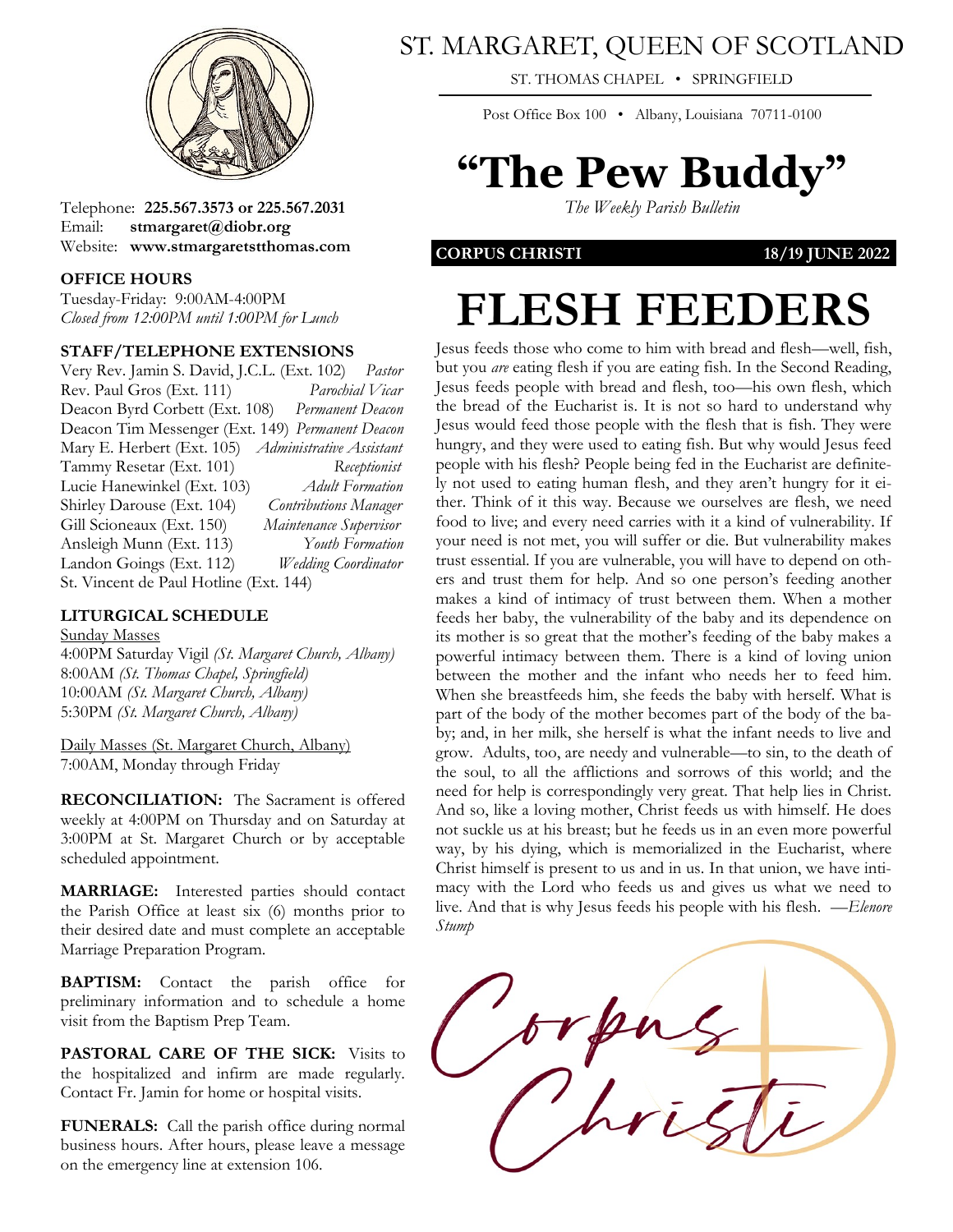#### **PAGE II** THE PEW BUDDY 18/19 JUNE 2022

# **Events Around the Parish**

#### **SIGN UP NOW!**

Vacation Bible School's *Monumental: Celebrating God's Greatness* will be held at St. Margaret **18-22 July 2022**. All children ages Pre-K through 5th grade are encouraged to enroll. Registration forms and additional information is available man on our website. Please return the enrollment form with the \$30 registration fee



to the church office or drop it off in the collection basket as soon as possible. Contact Ansleigh at the church office at 225.567.3573. Come join all the fun this summer!

#### **VBS NEEDS YOUR HELP**

Want to help our Vacation Bible School? Scan the codes below to open our wish list to purchase supplies (first QR code) and sign-up genius (second QR code) to sign up for snacks that we need or call Ansleigh at the Parish Office! If you are interested in purchasing an item listed on the flyer on our website, contact Heidi at 985.507.1503, or in helping to decorate, contact Ashley Casteel at 985.351.8041.



#### **JESUS WE ADORE THEE**

*Then he said to them, "My soul is sorrowful even to death. Remain here and keep watch." (Mark 14:34)* Every Wednesday at St. Margaret Church, Adoration of the Blessed Sacrament is available. It begins after 7:00AM Mass; it concludes on Wednesdays with Benediction at 8:00PM. If you would like to



commit to an hour with Jesus, you may sign up online using the following link: www.signupgenius.com/ go/9040a4caeaf23abfc1-weekly44 or give Gretchen a call at 225.921.4071. **We need a committed adorer or two for the 2:00PM—3:00PM hour.** We also need adorers to sign up as substitutes to fill in when needed. If you have already committed to an hour but cannot make it, please find a replacement. All parishioners are invited to participate weekly in praise of our God!

#### **YOUR SERVICE IS NEEDED**



We want YOU to be an Altar Server! New servers are needed for all weekend Masses. Please contact Kristen Beard to set up individual/small group training at 985.974.8030 or at kristenbeard72@gmail.com. Anyone who has received First Communion is invited to participate!

#### **NEWLY CONFIRMED**

On Pentecost Sunday, 05 June 2022, two adults from our parish were confirmed by Father Jamin. Those being fully initiated into the Catholic faith are **Contessa Richard and Mary Hoitt**. Congratulations to these fully initiated Catholics!



#### **PLEASE PRAY FOR THESE MEMBERS OF OUR COMMUNITY**

Vincent Alfano, Maurice Armagnac, Peggy Barringer, George Bates, Batty Family, Cindy Brasington, Nancy Campeaux, Pauline Cannon, Vincent Catalanatto, Amber Stilley Cocchiola, Alan Cutrer, Frances Dantin, Hattie Davis, Amanda Degenhardt, Irene DeMars, Shelli Domiano, Sr. June Engelbrecht, Sal Faldetta, Elise "Breezy" Fischer, Hayes Gauley, Wendy Gill, Frank Goelz, Tommy Hebert, Mary E. Herbert, Patty Hubert, Deanna Kennedy, Dee Keslick, Kansas Johnson, Stephanie Kippers, Lebowitz Family, Christopher Letendre, Stephanie Livingston, Pat Tucker Lobue, Gregg Mader, Fr. Jerry Martin, Cynthia Martinez, Jessica Miller, Fay Murray, Rose Mary Novak, Vickie Ortego, Lydia Palisi, Frank Parrino, Terry Parrino, Wayne & Polly Pepitone, Pete Pfiffner, Carl & Jackie Rabalais, Ronnie Randazzo,

Adam Robert, Sr., Jason Rochelle, Dutch Schilling, Kayla Sharp, Alexis Sterling, Brittany Stilley, Joe Stolf, Jason Summers, Annie Tallia, Liz Varnado, Joe Vilardo, Brent J. Waguespack, Sr., Dolores Wheat, Robert Wheat and Family, Gabby Young, those in the Armed Services and law enforcement, and all who are in need of our prayers.



**Want to add someone to the prayer list?** Call the parish office for more information. **Want our parishioners to pray for your intentions?** Contact Rose Mary Novak at 985.507.7487.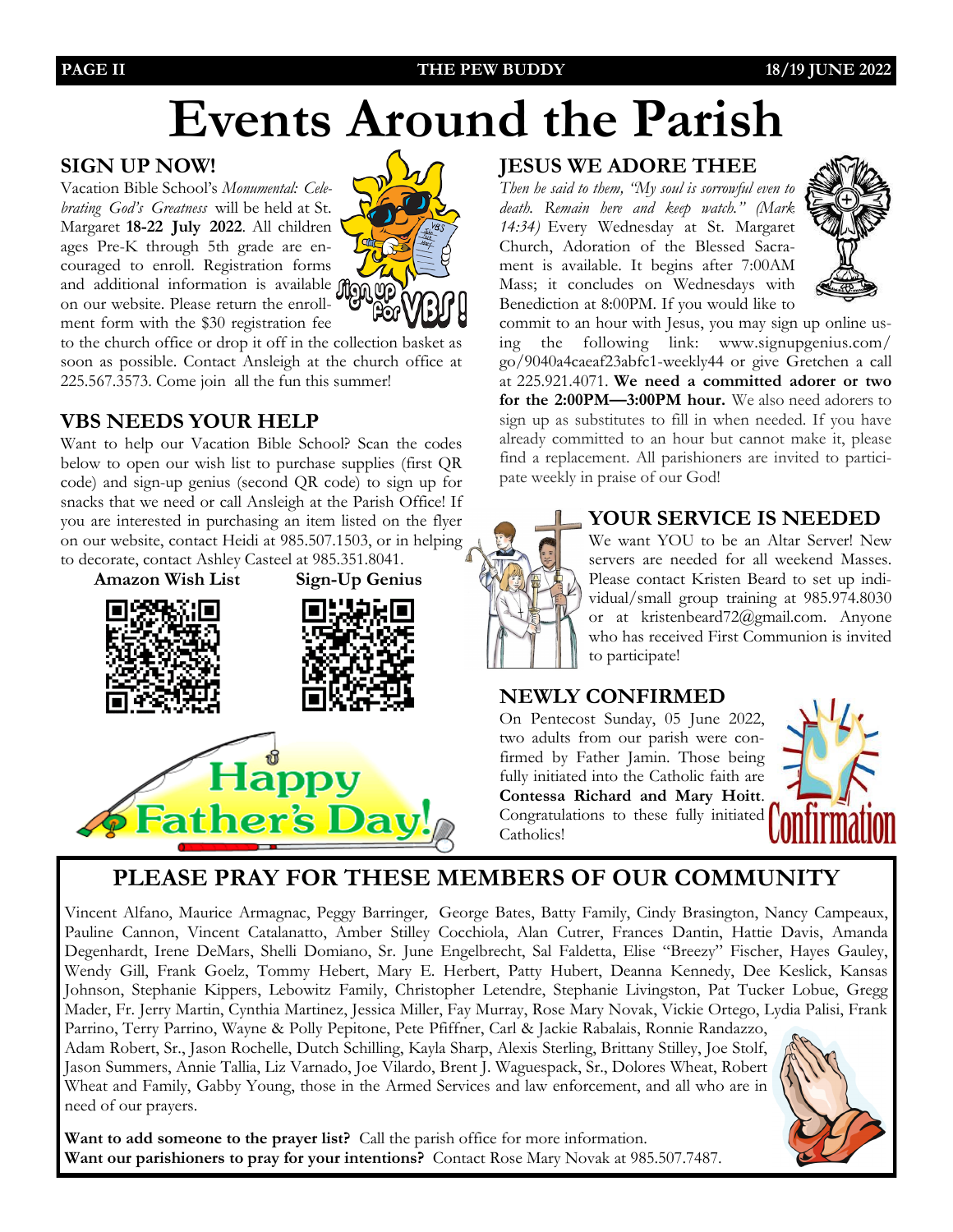#### PAGE III **18/19 JUNE 2022** 2022 THE PEW BUDDY **18/19 JUNE 2022**

### **MASS INTENTIONS**

*The Most Holy Body & Blood of Christ — 18/19 June 2022*

4:00PM Vigil **Sarah Bankston** *(By Muriel Drude Cassibry)* **Francis Kronlage** *(By Alberta & Family)* Sat., 18 June **Julius T. Brabham** *(By Lydia Brabham & Family)* **Mike & Elizabeth Kropog** *(By Alex & Royanne Kropog)* St. Margaret **Philip Brabham** *(By Lydia Brabham & Family)* **Vernon & Dorothy Landry** *(By Pete Pfiffner & Family)* **Karen Chemay** *(By Mark Chemay)* **Joe Lobue** *(By His Wife, Pat)* **Merrill Cooper** *(By Martha Cooper*  $\breve{\infty}$  *Dwayne)* **Adam Mocsary** *(By the Family)* **Jeanne Dauterive Davis** *(By Ward & Donna Forsberg)* Sue Novak *(By Jim & Family)* **William Dupre, Sr.** *(By Lydia Brabham & Family)* **June Koles Olah** *(By JuJu's Bunch)* **Frank Faldetta** *(By Sal*  $\breve{\in}$  *Elvie Faldetta)* **Lynette Pfiffner** *(By Pete Pfiffner*  $\breve{\in}$  *Family)* **Joe Gaeta, Sr.** *(By Cathy Huckabee)* **Peter J. & Elizabeth Pfiffner** *(By Pete Pfiffner*  $\breve{c}$  *Family)* **Homer Gaspard** *(By the Family)* **Elster Scallan** *(By Rose Gauthier)* **Fred Gauthier** *(By Rose Gauthier)* **Frank & Denise Schilling** *(By Terry*  $\breve{c}$  *Yvette Schilling)* **Ricky Genre** *(By Mary Ann & Family)* **Helen Tallia** *(By Bill & Frances Dantin)* **Mary, William & Joe L. Juhasz** *(By the Family)* **Beverly Rose Cunningham Dominique** *(By Mr. & Mrs. Donald Soignet)*

8:00AM **Jerry Adamcewicz** *(By the Family)* **Charlie Martin** *(By Susan & Family)* Sun., 19 June **Anthony & Anna Friedman** *(By the Family)* **Chucky Martin** *(By Susan & Family)* St. Thomas **Judy Friedman** *(By the Family)* **Joan McKinney** *(By Brenda Bailey)* **Andy Ivanyisky** *(By the Family)* **Eric Navarre** *(By Katherine Loyacano)*<br> **Paul Andrew Ivanyisky** *(By John, Pat & Family)* **Frank Schilling** *(By Terry & Yvette Schilling*) **Paul Andrew Ivanyisky** *(By John, Pat & Family)* 

10:00AM **Missa Pro Populo** 5:30PM **Albert J. Herbert** St. Margaret **(The Mass for All Parishioners)** St. Margaret *(By the Family)*

Mon., 20 June (7:00AM) Tue., 21 June (7:00AM) Wed., 22 June (7:00AM) *Weekday in Ordinary Time St. Aloysius Gonzaga (M) Weekday in Ordinary Time* **Sam & Mary Tantillo Karen Chemay St. Margaret Youth Group** *(By Their Daughter, Virginia LaMonica) (By Mark Chemay) (By George & Kim Navarre)*

Thu., 23 June (7:00AM) Fri., 24 June (7:00AM) *Nativity of St. John the Baptist (S) Most Sacred Heart of Jesus (S)* **Eric Navarre Anna & Paula Distefano** *(By George & Kim Navarre) (By Joe Distefano)*

**John LaGrange** *(By Edie & Family)* **Charles & Marie Stumpf** *(By Kerry & Robyn Landeche)* 



The Sanctuary Lamp at St. Margaret this week is given in memory of **Eric Navarre** by George & Kim Navarre**.**

### **WALKING WITH MOMS IN NEED**

Our Respect Life Ministry is soon to provide another opportunity to serve! A new initiative called "Walking with Moms in Need" will be introduced to our parish to accompany pregnant women in need. As Pope Francis reminds us, our parishes

## **THIS SUNDAY'S READINGS**

*Gather Hymnal Number 1091*



**Genesis 14:18-20** *Bread and wine become part of Israel's ritual history.*

**1 Corinthians 11:23-26** *Paul affirms the importance of the Eucharist in the early church.* **Luke 9:11b-17** *Jesus breaks and shares bread with a hungry crowd.*

**ANTICIPATING NEXT WEEK** *Thirteenth Sunday in Ordinary Time —25/26 June 2022* **1 Kings 19:16b, 19-21; Galatians 5:1, 13-18; Luke 9:51-62**

need to be "islands of mercy in the midst of the sea of indifference." This initiative is inspired by St. John Paul II's to assess our efforts in building a culture of life, and the Respect Life Ministry's intention is to increase our outreach to pregnant women and parenting women facing difficulties. All parishioners are invited to a meeting on

**Saturday, 25 June 2022** at **5:00PM**  (after the 4:00PM Mass) in the St. Margaret Room of the Hall of Saints. There will be refreshments and finger foods for your enjoyment as we discuss this new opportunity. Throughout the Easter season, Fr. Jamin and Fr. Paul have been telling us all that we are peo-



ple of the Light. This could be the opportunity for you to shine your Light. Please come and join us for what could be a life changing experience!